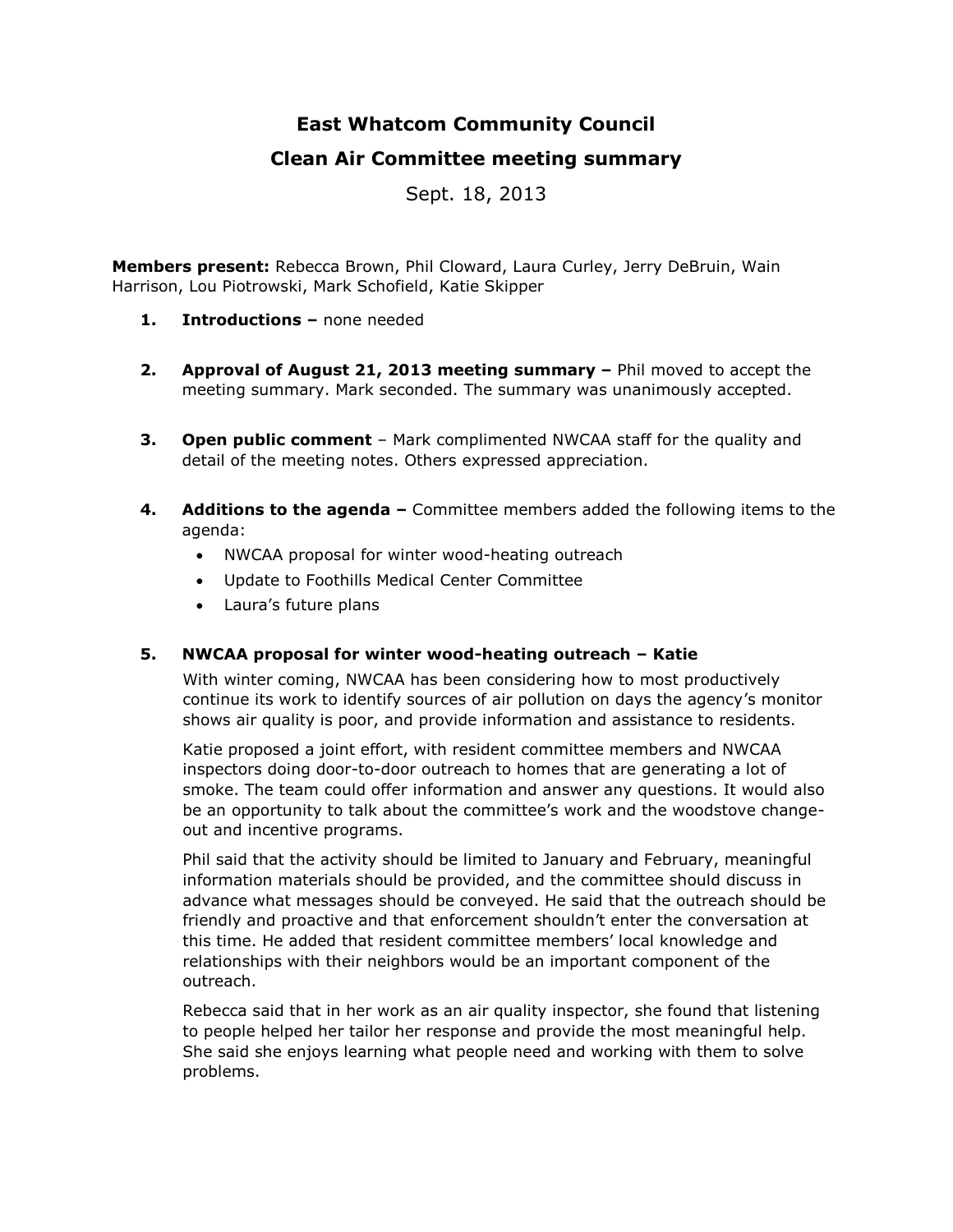Phil said that the committee should do preliminary outreach to lay the groundwork for the winter work.

Jerry and Lou discussed combining fire prevention and air quality outreach in advance of winter. Jerry said the fire department might be able to do a winter preparation effort, offering residents a free fire-safety inspection of their woodstoves and chimneys, and provide the air quality information at the same time. Perhaps they could offer to check the moisture content of any wood they're planning to burn this winter.

Lou said he liked the personal approach of knocking on people's doors and talking with people.

Phil said the preliminary outreach work would also be a good opportunity to gauge how people react and make adjustments to our approach.

Phil added that another good place to start educating the community was to work with wood cutters in the area. He pointed out that the wood cutters feel pressure to sell wood, whether it's dry or not, to make a living. He talked to one wood cutter about the possibility of buying wood for a wood bank at a set price, making a valuable resource readily available and relatively inexpensive. The idea was well received.

**Action item:** Katie will draft an outreach plan for the group to review at the next meeting.

#### **6. Update to Foothills Medical Center Committee – Lou**

Lou and Jerry met Tuesday, Sept. 17, with the Foothills Medical Center Committee, a group of about 20 people who meet quarterly (planning to meet more frequently) to work toward a clinic as part of the Resource Center.

Lou updated the group on the work of the Clean Air Committee. The information was well-received, especially by the nurse for the local school district. She thought another way to reach people in the community is to provide information to children that they could deliver home. She told Lou that something needed to be done to help all the kids with asthma. She said kids in the community have an exceptional asthma problem. In addition to smoke, she attributed the problem to the damp environment, which promotes mold growth.

Laura said NWCAA has a nationally recognized indoor air quality expert, and the agency could provide information about mold to accompany smoke-related air quality information.

The nurse may not be able to participate on the committee, but she is willing to talk to the superintendent about finding a school district representative.

Lou committed to keeping her updated.

(Wain Harrison arrived at 5:30.)

#### **7. Laura's future plans – Laura**

Laura shared with the group that after 22 years with NWCAA, she would be leaving at the end of the year. She said it was a good time for her to pursue other passions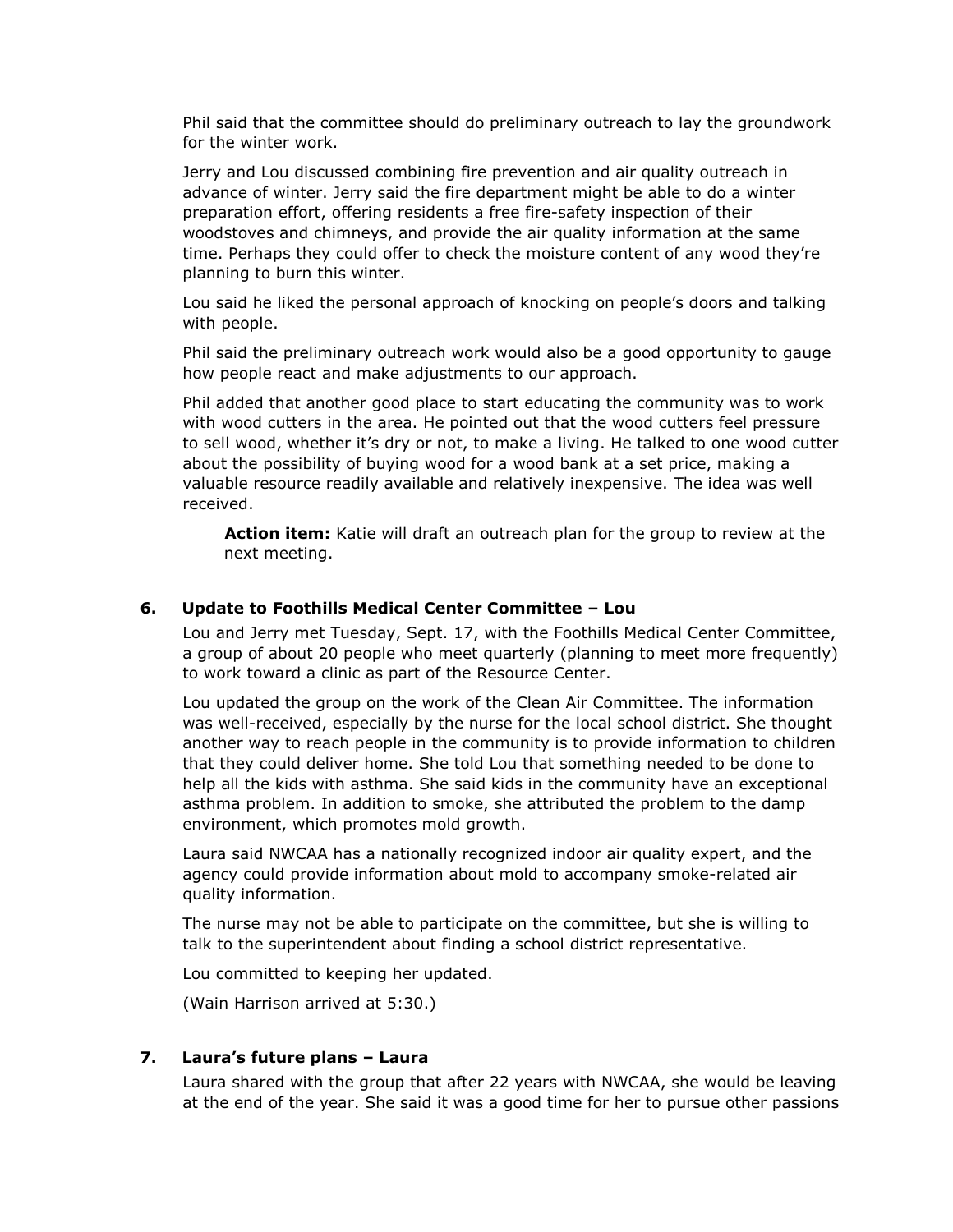she has in her life, and said she feels confident she's leaving the committee in good hands.

She expressed her love, respect and admiration for the committee members.

Group members said they were sorry to hear that she was leaving and said they would miss her. Lou said the committee wouldn't have come together and gotten to this point without her.

Katie said everyone at the agency was sad to see her go. Laura has approached all her work with the same passion that she has shown in the Foothills community.

#### **8. Action item follow-up - none**

#### **9. Committee member reports - none**

#### **10. Stakeholder subcommittee report – Lou**

Lou and Phil explained the subcommittee's process to categorize and prioritize the list of stakeholders the group brainstormed at previous meetings.

The stakeholders were put in three priority groups:

- 1. A core group that would participate regularly on the committee and be primarily responsible for plan development.
- 2. People who might come to meetings occasionally, and whom we might call in for technical assistance.
- 3. People we would provide information to, and who might be good resources, but the chance of them coming to meetings is low.

Katie noticed medical/health interests weren't in the primary group and she felt strongly that they should be. She said everything we were doing to address air quality issues in the area stems from the health effects resulting from breathing particulate pollution. The federal and state Clean Air Acts that NWCAA is tasked with implementing are founded on protecting health. The reason the state Department of Ecology was providing funding and was so interested in our work in this community is because our monitor shows such unhealthy levels of pollution. There is a growing body of research and information about respiratory problems, cardiovascular problems and premature death associated with breathing particulate pollution.

Phil disagreed that health was the main reason we were working to improve air quality. He said people should be able to drive down the road safely and have more efficient and better use of natural resources, and create a better environment overall in the community. He made the point that while medical professionals might provide information about the health effects of air pollution, they didn't need to be present at every meeting. They wouldn't be key to developing solutions.

Katie countered that there was still a large gap between community understanding of why smoke is a problem in the first place, and finding solutions. She thought working toward any solution should involve making people aware of the health risks. She also felt medical professionals would be the best advocates for